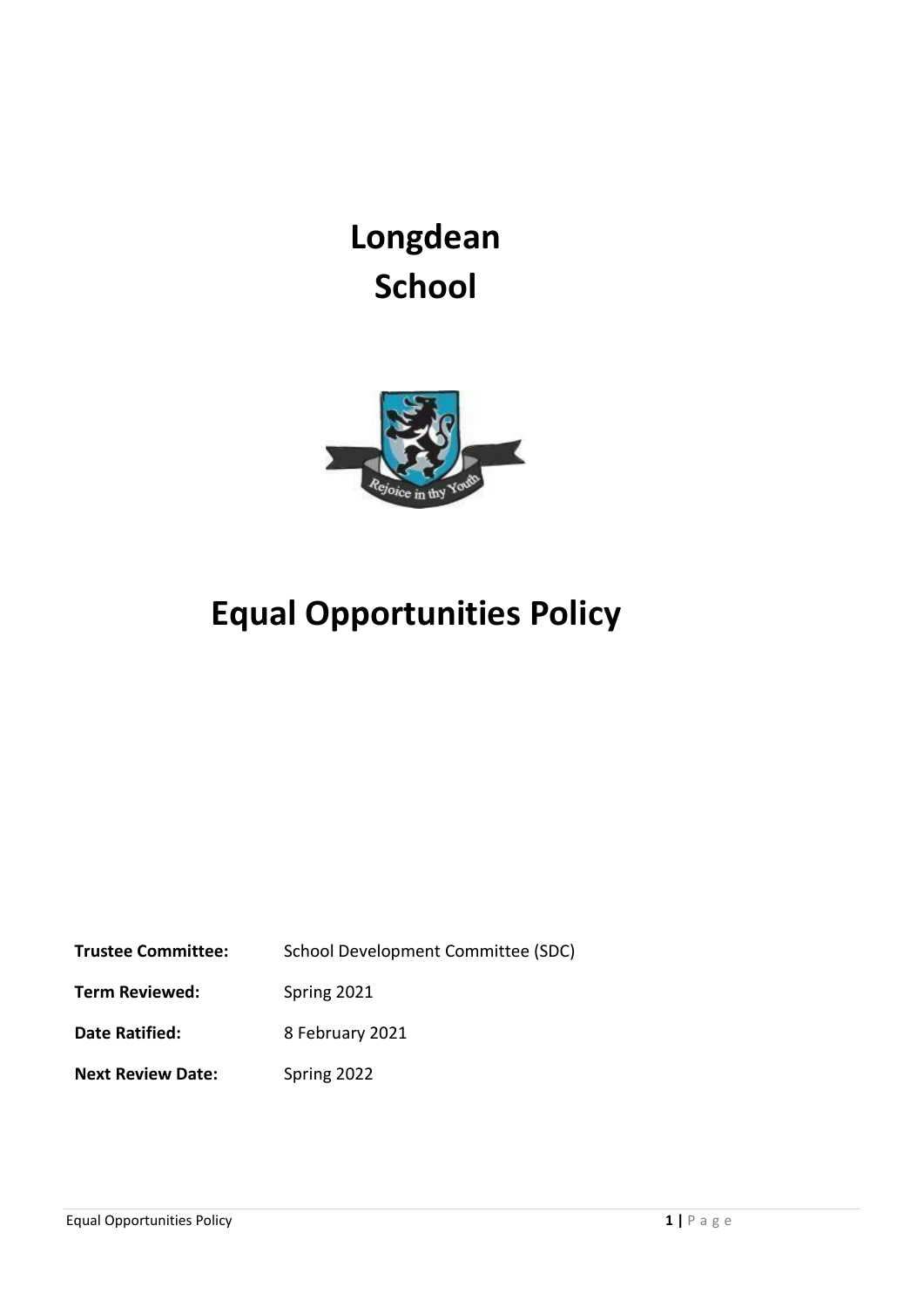#### **Equal Opportunities Policy**

#### **Policy Statement:**

Longdean School is committed to giving all students and staff the opportunity to progress, regardless of their gender, colour, race, nationality, ethnic or national origin, family circumstance, age, ability, disability, religious or political beliefs, socio-economic background, sexual orientation or other irrelevant distinction and acknowledges the requirements of the Disability Discrimination Act and the Equality Act.

We want to provide a School community that is rich in variety and diversity, based on the values of mutual respect, tolerance and trust and that allows all within the community to develop to their fullest potential in order to ensure their future success and well-being, and to prepare them to be responsible citizens.

#### **The Curriculum**

Longdean School aims to ensure that our curriculum matches the policy statement through:

- 1. Recognising and providing for the individual needs of the student, including access arrangement entitlements.
- 2. Providing careers guidance to all students to support choice making
- 3. Educating students in an awareness of justice and their responsibilities and rights
- 4. Encouraging students to understand and respect different environments, societies and cultures
- 5. Involving students in personal target setting through formative assessments and termly reports
- 6. Helping students to recognise all forms of discrimination by raising awareness of its negative effects, challenging it and eradicating it with a view to fostering a tolerant and balanced view of society
- 7. Promoting an understanding of individual differences by valuing the contributions that all individuals make to the School community thus adopting and encouraging a view that diversity is an advantage
- 8. Promoting respect for and awareness of the traditions, customs and beliefs of a pluralist society

Our behaviour policy aims to ensure that students and staff have a firm, clear and fair structure, creating an environment which is conducive to learning. This is achieved by:

- 1. Encouraging all students and staff to treat each other with mutual respect
- 2. Not tolerating offensive behaviour or harassment towards any member of the school community
- 3. Encouraging an ethos of high expectation
- 4. Encouraging all students to strive for recognition of positive behaviour in the three areas of work, behaviour and attendance
- 5. Clearly defining rewards and sanction by displaying the guidelines in all form rooms

#### **Links with parents/guardians and the community**

Longdean School aims to develop effective links by:

- 1. Keeping parents/guardians fully informed about their child's work, behaviour and attendance
- 2. Encouraging parents/guardians to take an active interest in their child's education by contacting the school if they have concerns
- 3. Involving parents/guardians and the local community with the life and activities of the school
- 4. Consulting parents/guardians through questionnaires and meetings and inviting them to comment and contribute to the development of school life
- 5. Offering translation and interpretation service for those parents/guardians who do not speak and/or read English